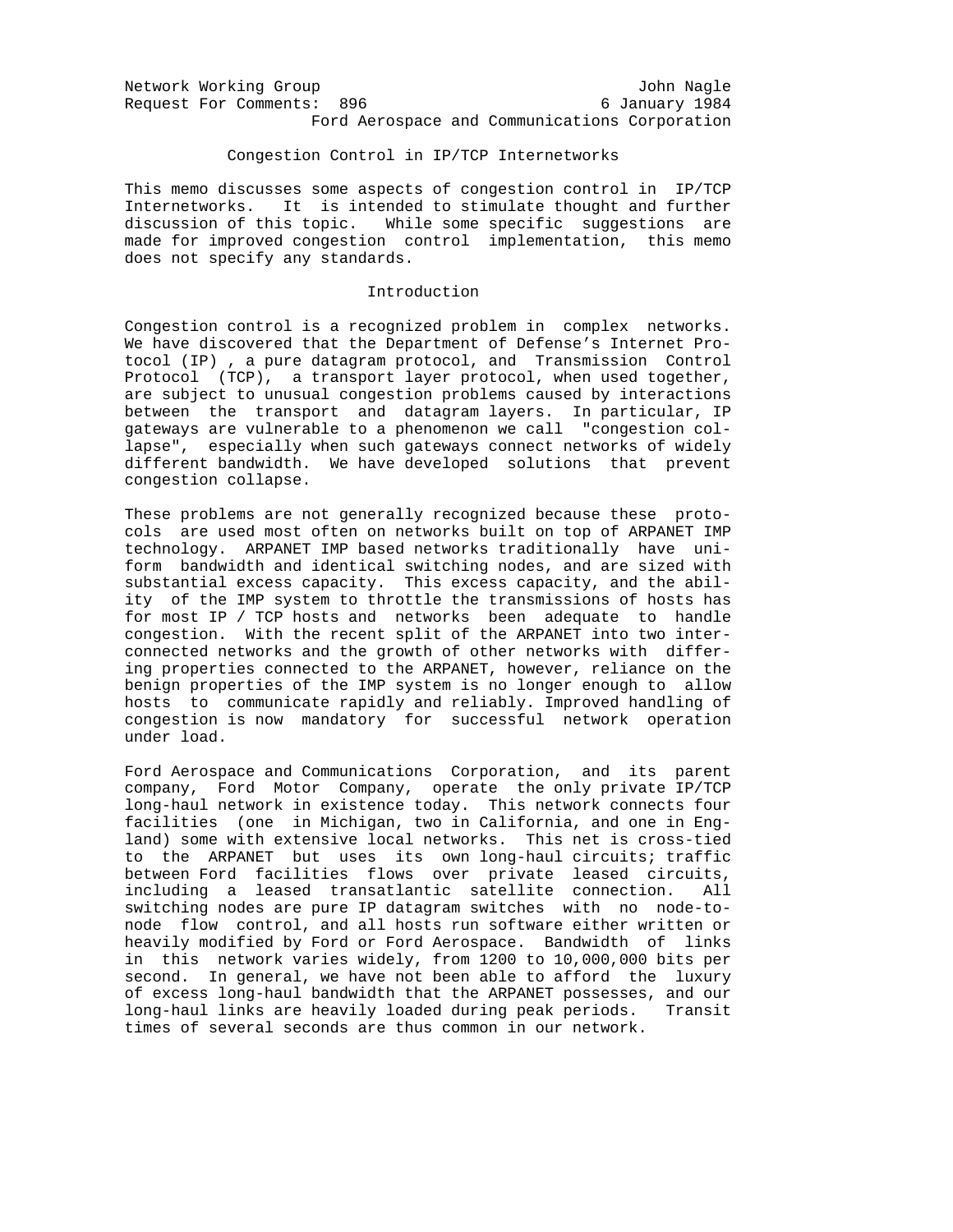Because of our pure datagram orientation, heavy loading, and wide variation in bandwidth, we have had to solve problems that the ARPANET / MILNET community is just beginning to recognize. Our network is sensitive to suboptimal behavior by host TCP implementations, both on and off our own net. We have devoted considerable effort to examining TCP behavior under various conditions, and have solved some widely prevalent problems with TCP. We present here two problems and their solutions. Many TCP implementations have these problems; if throughput is worse through an ARPANET / MILNET gateway for a given TCP implementation than throughput across a single net, there is a high probability that the TCP implementation has one or both of these problems.

## Congestion collapse

Before we proceed with a discussion of the two specific problems and their solutions, a description of what happens when these problems are not addressed is in order. In heavily loaded pure datagram networks with end to end retransmission, as switching nodes become congested, the round trip time through the net increases and the count of datagrams in transit within the net also increases. This is normal behavior under load. As long as there is only one copy of each datagram in transit, congestion is under control. Once retransmission of datagrams not yet delivered begins, there is potential for serious trouble.

Host TCP implementations are expected to retransmit packets several times at increasing time intervals until some upper limit on the retransmit interval is reached. Normally, this mechanism is enough to prevent serious congestion problems. Even with the better adaptive host retransmission algorithms, though, a sudden load on the net can cause the round-trip time to rise faster than the sending hosts measurements of round-trip time can be updated. Such a load occurs when a new bulk transfer, such a file transfer, begins and starts filling a large window. Should the round-trip time exceed the maximum retransmission interval for any host, that host will begin to introduce more and more copies of the same datagrams into the net. The network is now in serious trouble. Eventually all available buffers in the switching nodes will be full and packets must be dropped. The round-trip time for packets that are delivered is now at its maximum. Hosts are sending each packet several times, and eventually some copy of each packet arrives at its destination. This is congestion collapse.

This condition is stable. Once the saturation point has been reached, if the algorithm for selecting packets to be dropped is fair, the network will continue to operate in a degraded condition. In this condition every packet is being transmitted several times and throughput is reduced to a small fraction of normal. We have pushed our network into this condition experimentally and observed its stability. It is possible for roundtrip time to become so large that connections are broken because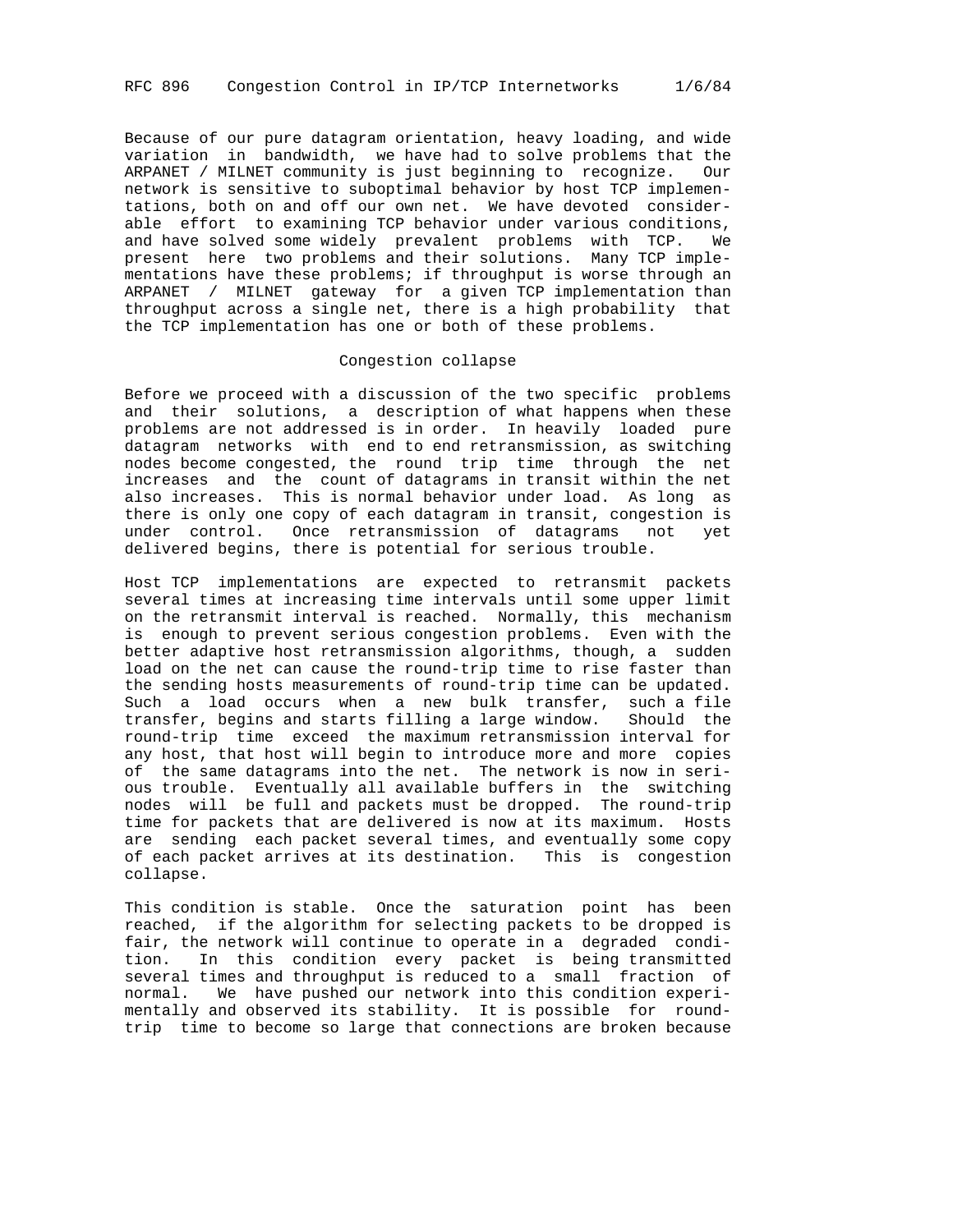the hosts involved time out.

Congestion collapse and pathological congestion are not normally seen in the ARPANET / MILNET system because these networks have substantial excess capacity. Where connections do not pass through IP gateways, the IMP-to host flow control mechanisms usually prevent congestion collapse, especially since TCP implementations tend to be well adjusted for the time constants associated with the pure ARPANET case. However, other than ICMP Source Quench messages, nothing fundamentally prevents congestion collapse when TCP is run over the ARPANET / MILNET and packets are being dropped at gateways. Worth noting is that a few badlybehaved hosts can by themselves congest the gateways and prevent other hosts from passing traffic. We have observed this problem repeatedly with certain hosts (with whose administrators we have communicated privately) on the ARPANET.

Adding additional memory to the gateways will not solve the problem. The more memory added, the longer round-trip times must become before packets are dropped. Thus, the onset of congestion collapse will be delayed but when collapse occurs an even larger fraction of the packets in the net will be duplicates and throughput will be even worse.

#### The two problems

Two key problems with the engineering of TCP implementations have been observed; we call these the small-packet problem and the source-quench problem. The second is being addressed by several implementors; the first is generally believed (incorrectly) to be solved. We have discovered that once the small-packet problem has been solved, the source-quench problem becomes much more tractable. We thus present the small-packet problem and our solution to it first.

## The small-packet problem

There is a special problem associated with small packets. When TCP is used for the transmission of single-character messages originating at a keyboard, the typical result is that 41 byte packets (one byte of data, 40 bytes of header) are transmitted for each byte of useful data. This 4000% overhead is annoying but tolerable on lightly loaded networks. On heavily loaded networks, however, the congestion resulting from this overhead can result in lost datagrams and retransmissions, as well as excessive propagation time caused by congestion in switching nodes and gateways. In practice, throughput may drop so low that TCP connections are aborted.

This classic problem is well-known and was first addressed in the Tymnet network in the late 1960s. The solution used there was to impose a limit on the count of datagrams generated per unit time. This limit was enforced by delaying transmission of small packets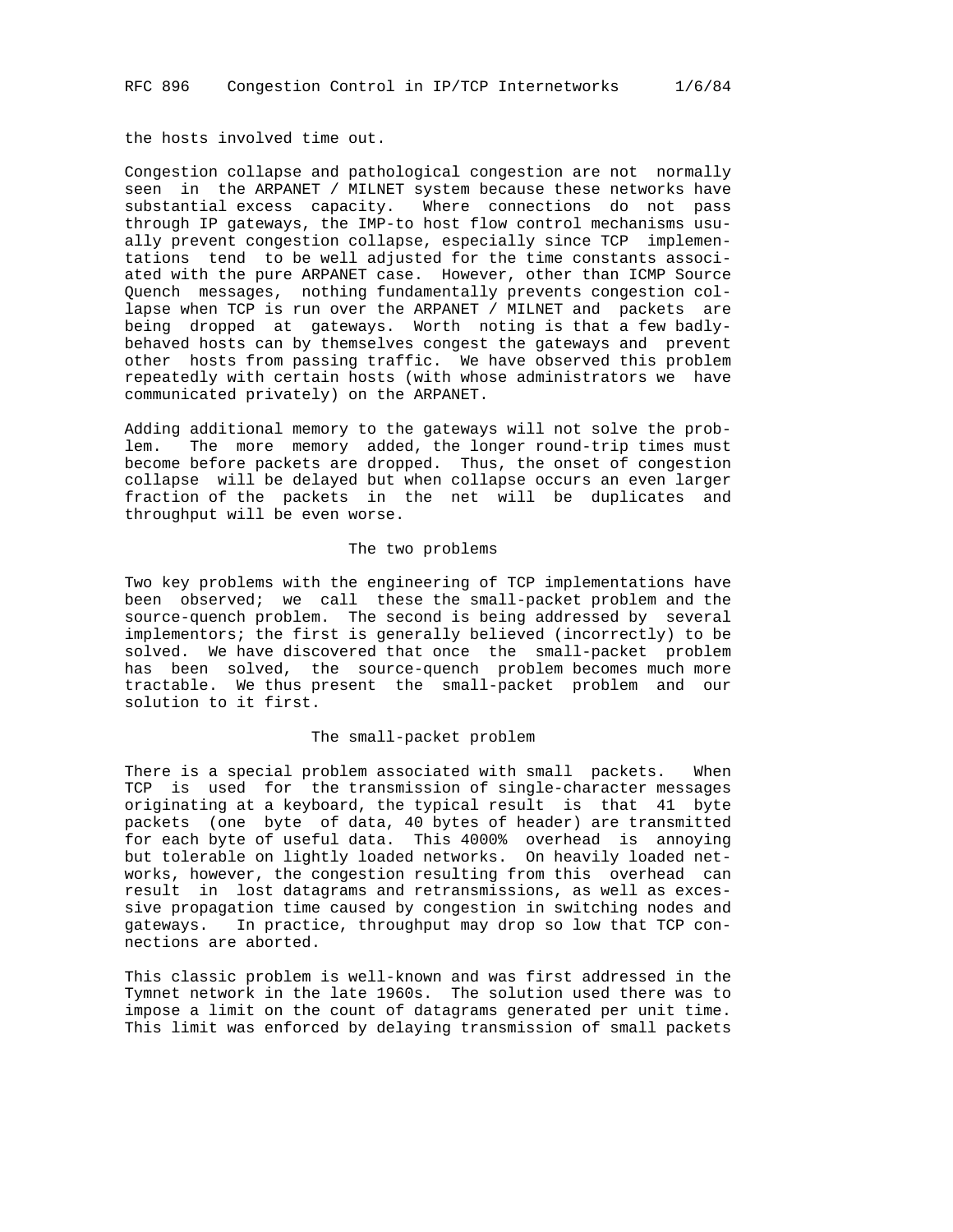until a short (200-500ms) time had elapsed, in hope that another character or two would become available for addition to the same packet before the timer ran out. An additional feature to enhance user acceptability was to inhibit the time delay when a control character, such as a carriage return, was received.

This technique has been used in NCP Telnet, X.25 PADs, and TCP Telnet. It has the advantage of being well-understood, and is not too difficult to implement. Its flaw is that it is hard to come up with a time limit that will satisfy everyone. A time limit short enough to provide highly responsive service over a 10M bits per second Ethernet will be too short to prevent congestion collapse over a heavily loaded net with a five second round-trip time; and conversely, a time limit long enough to handle the heavily loaded net will produce frustrated users on the Ethernet.

The solution to the small-packet problem

Clearly an adaptive approach is desirable. One would expect a proposal for an adaptive inter-packet time limit based on the round-trip delay observed by TCP. While such a mechanism could certainly be implemented, it is unnecessary. A simple and elegant solution has been discovered.

The solution is to inhibit the sending of new TCP segments when new outgoing data arrives from the user if any previously transmitted data on the connection remains unacknowledged. This inhibition is to be unconditional; no timers, tests for size of data received, or other conditions are required. Implementation typically requires one or two lines inside a TCP program.

At first glance, this solution seems to imply drastic changes in the behavior of TCP. This is not so. It all works out right in the end. Let us see why this is so.

When a user process writes to a TCP connection, TCP receives some data. It may hold that data for future sending or may send a packet immediately. If it refrains from sending now, it will typically send the data later when an incoming packet arrives and changes the state of the system. The state changes in one of two ways; the incoming packet acknowledges old data the distant host has received, or announces the availability of buffer space in the distant host for new data. (This last is referred to as "updating the window"). Each time data arrives on a connection, TCP must reexamine its current state and perhaps send some packets out. Thus, when we omit sending data on arrival from the user, we are simply deferring its transmission until the next message arrives from the distant host. A message must always arrive soon unless the connection was previously idle or communications with the other end have been lost. In the first case, the idle connection, our scheme will result in a packet being sent whenever the user writes to the TCP connection. Thus we do not deadlock in the idle condition. In the second case, where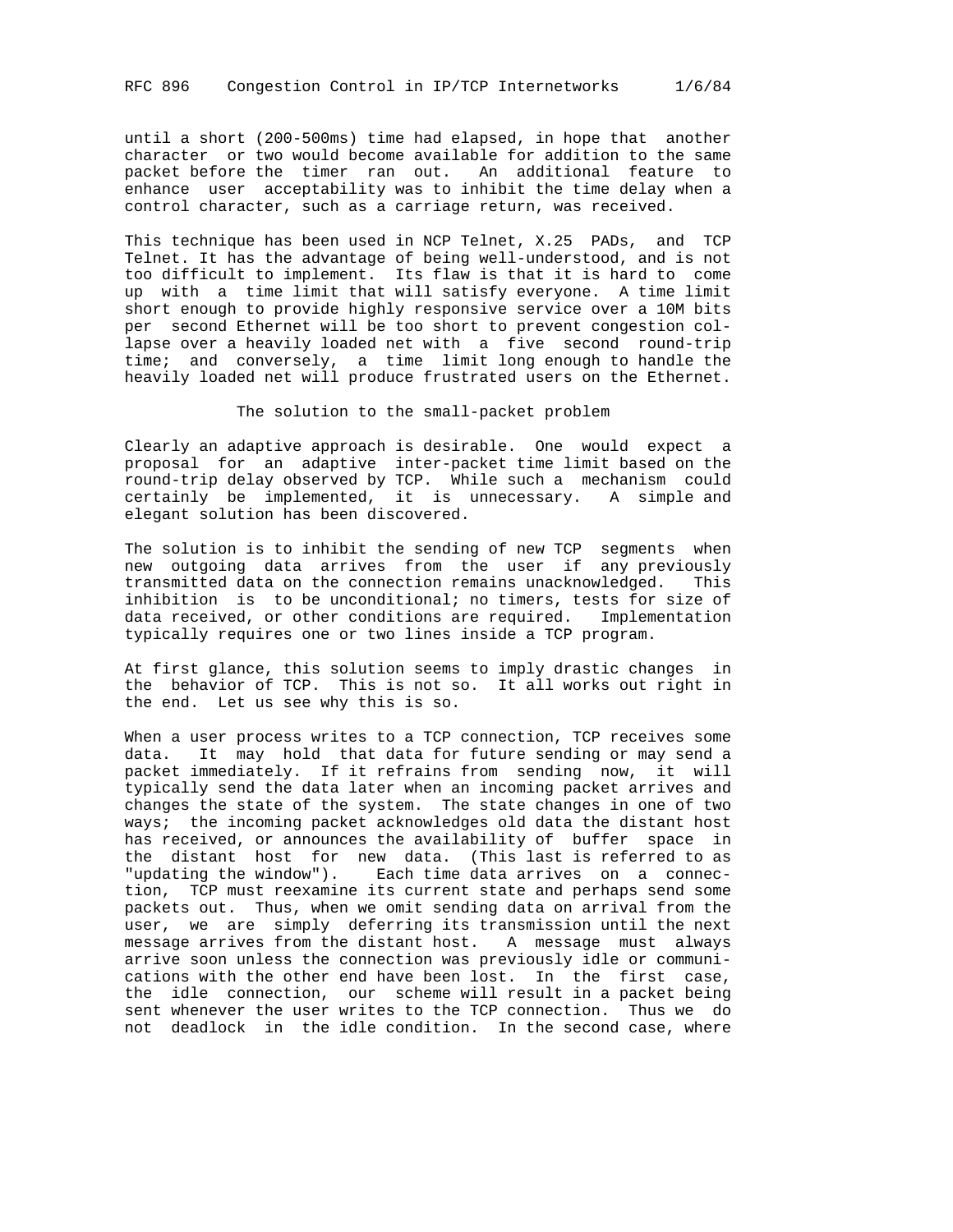the distant host has failed, sending more data is futile anyway. Note that we have done nothing to inhibit normal TCP retransmission logic, so lost messages are not a problem.

Examination of the behavior of this scheme under various conditions demonstrates that the scheme does work in all cases. The first case to examine is the one we wanted to solve, that of the character-oriented Telnet connection. Let us suppose that the user is sending TCP a new character every 200ms, and that the connection is via an Ethernet with a round-trip time including software processing of 50ms. Without any mechanism to prevent small-packet congestion, one packet will be sent for each character, and response will be optimal. Overhead will be 4000%, but this is acceptable on an Ethernet. The classic timer scheme, with a limit of 2 packets per second, will cause two or three characters to be sent per packet. Response will thus be degraded even though on a high-bandwidth Ethernet this is unnecessary. Overhead will drop to 1500%, but on an Ethernet this is a bad tradeoff. With our scheme, every character the user types will find TCP with an idle connection, and the character will be sent at once, just as in the no-control case. The user will see no visible delay. Thus, our scheme performs as well as the nocontrol scheme and provides better responsiveness than the timer scheme.

The second case to examine is the same Telnet test but over a long-haul link with a 5-second round trip time. Without any mechanism to prevent small-packet congestion, 25 new packets would be sent in 5 seconds.\* Overhead here is 4000%. With the classic timer scheme, and the same limit of 2 packets per second, there would still be 10 packets outstanding and contributing to congestion. Round-trip time will not be improved by sending many packets, of course; in general it will be worse since the packets will contend for line time. Overhead now drops to 1500%. With our scheme, however, the first character from the user would find an idle TCP connection and would be sent immediately. The next 24 characters, arriving from the user at 200ms intervals, would be held pending a message from the distant host. When an ACK arrived for the first packet at the end of 5 seconds, a single packet with the 24 queued characters would be sent. Our scheme thus results in an overhead reduction to 320% with no penalty in response time. Response time will usually be improved with our scheme because packet overhead is reduced, here by a factor of 4.7 over the classic timer scheme. Congestion will be reduced by this factor and round-trip delay will decrease sharply. For this

\_\_\_\_\_\_\_\_

 <sup>\*</sup> This problem is not seen in the pure ARPANET case because the IMPs will block the host when the count of packets outstanding becomes excessive, but in the case where a pure datagram local net (such as an Ethernet) or a pure datagram gateway (such as an ARPANET / MILNET gateway) is involved, it is possible to have large numbers of tiny packets outstanding.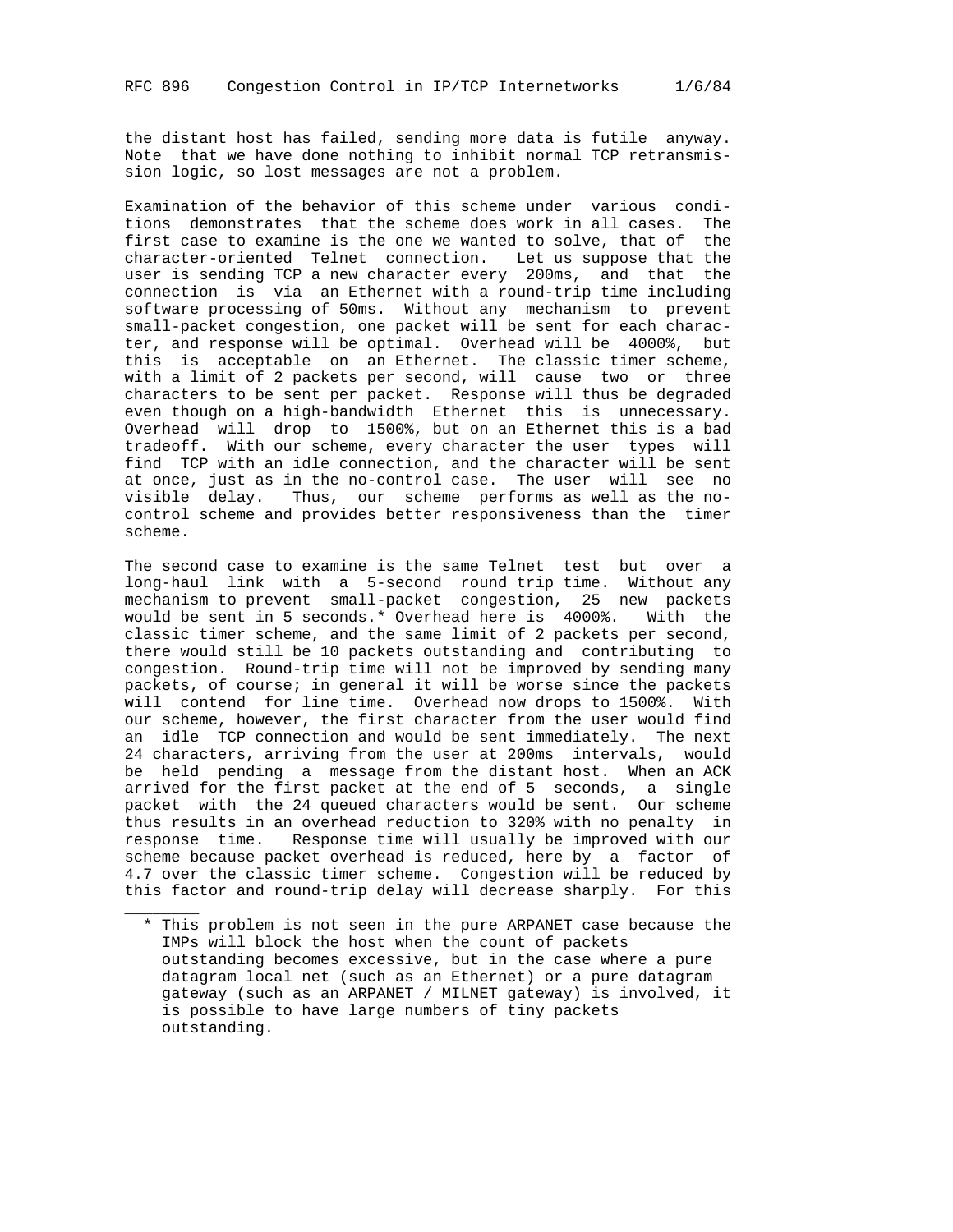case, our scheme has a striking advantage over either of the other approaches.

We use our scheme for all TCP connections, not just Telnet connections. Let us see what happens for a file transfer data connection using our technique. The two extreme cases will again be considered.

As before, we first consider the Ethernet case. The user is now writing data to TCP in 512 byte blocks as fast as TCP will accept them. The user's first write to TCP will start things going; our first datagram will be 512+40 bytes or 552 bytes long. The user's second write to TCP will not cause a send but will cause the block to be buffered. Assume that the user fills up TCP's outgoing buffer area before the first ACK comes back. Then when the ACK comes in, all queued data up to the window size will be sent. From then on, the window will be kept full, as each ACK initiates a sending cycle and queued data is sent out. Thus, after a one round-trip time initial period when only one block is sent, our scheme settles down into a maximum-throughput condition. The delay in startup is only 50ms on the Ethernet, so the startup transient is insignificant. All three schemes provide equivalent performance for this case.

Finally, let us look at a file transfer over the 5-second round trip time connection. Again, only one packet will be sent until the first ACK comes back; the window will then be filled and kept full. Since the round-trip time is 5 seconds, only 512 bytes of data are transmitted in the first 5 seconds. Assuming a 2K window, once the first ACK comes in, 2K of data will be sent and a steady rate of 2K per 5 seconds will be maintained thereafter. Only for this case is our scheme inferior to the timer scheme, and the difference is only in the startup transient; steady-state throughput is identical. The naive scheme and the timer scheme would both take 250 seconds to transmit a 100K byte file under the above conditions and our scheme would take 254 seconds, a difference of 1.6%.

Thus, for all cases examined, our scheme provides at least 98% of the performance of both other schemes, and provides a dramatic improvement in Telnet performance over paths with long round trip times. We use our scheme in the Ford Aerospace Software Engineering Network, and are able to run screen editors over Ethernet and talk to distant TOPS-20 hosts with improved performance in both cases.

# Congestion control with ICMP

Having solved the small-packet congestion problem and with it the problem of excessive small-packet congestion within our own network, we turned our attention to the problem of general congestion control. Since our own network is pure datagram with no node-to-node flow control, the only mechanism available to us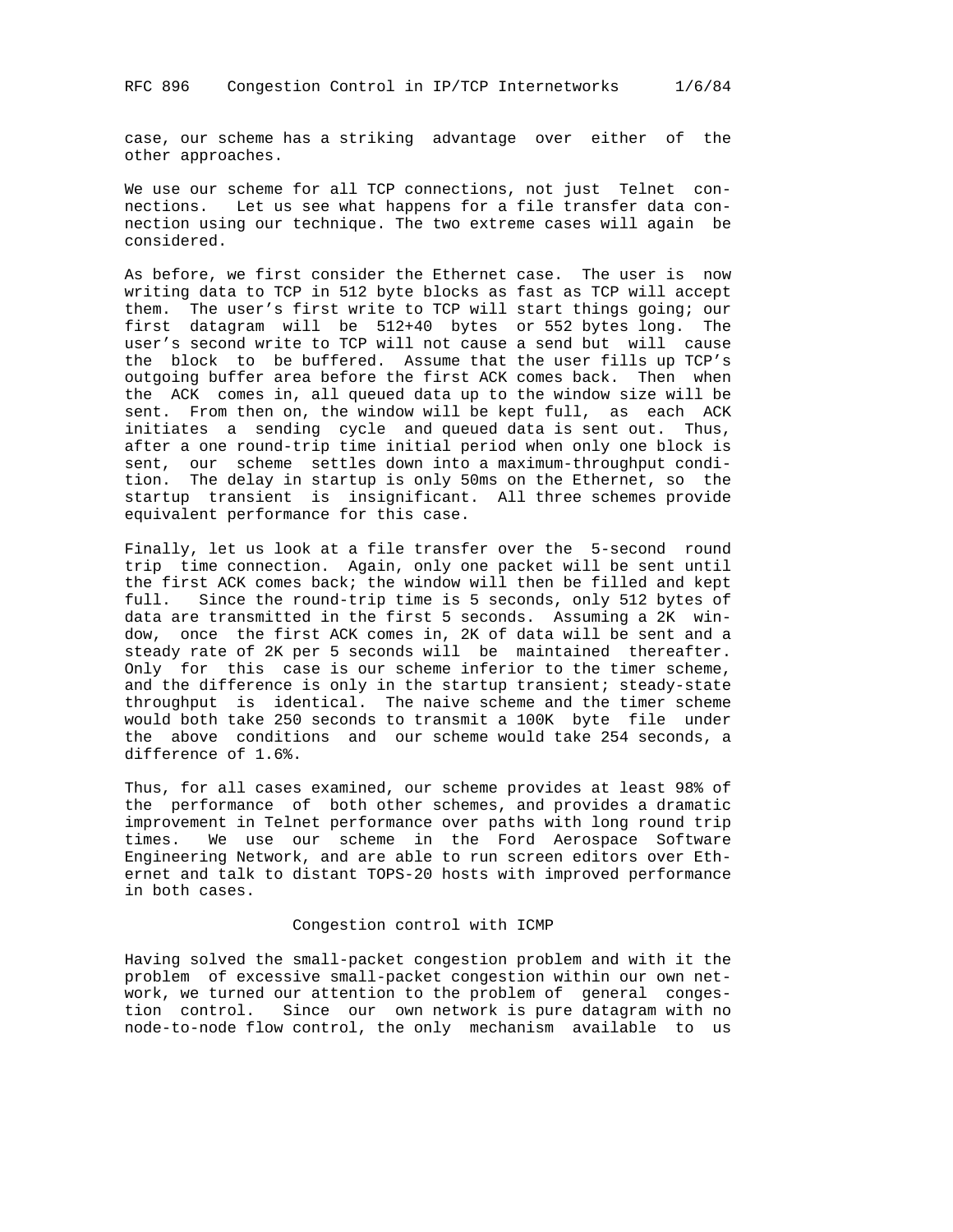under the IP standard was the ICMP Source Quench message. With careful handling, we find this adequate to prevent serious congestion problems. We do find it necessary to be careful about the behavior of our hosts and switching nodes regarding Source Quench messages.

# When to send an ICMP Source Quench

The present ICMP standard\* specifies that an ICMP Source Quench message should be sent whenever a packet is dropped, and additionally may be sent when a gateway finds itself becoming short of resources. There is some ambiguity here but clearly it is a violation of the standard to drop a packet without sending an ICMP message.

Our basic assumption is that packets ought not to be dropped during normal network operation. We therefore want to throttle senders back before they overload switching nodes and gateways. All our switching nodes send ICMP Source Quench messages well before buffer space is exhausted; they do not wait until it is necessary to drop a message before sending an ICMP Source Quench. As demonstrated in our analysis of the small-packet problem, merely providing large amounts of buffering is not a solution. In general, our experience is that Source Quench should be sent when about half the buffering space is exhausted; this is not based on extensive experimentation but appears to be a reasonable engineering decision. One could argue for an adaptive scheme that adjusted the quench generation threshold based on recent experience; we have not found this necessary as yet.

There exist other gateway implementations that generate Source Quenches only after more than one packet has been discarded. We consider this approach undesirable since any system for controlling congestion based on the discarding of packets is wasteful of bandwidth and may be susceptible to congestion collapse under heavy load. Our understanding is that the decision to generate Source Quenches with great reluctance stems from a fear that acknowledge traffic will be quenched and that this will result in connection failure. As will be shown below, appropriate handling of Source Quench in host implementations eliminates this possibility.

## What to do when an ICMP Source Quench is received

We inform TCP or any other protocol at that layer when ICMP receives a Source Quench. The basic action of our TCP implementations is to reduce the amount of data outstanding on connections to the host mentioned in the Source Quench. This control is

\_\_\_\_\_\_\_\_

 <sup>\*</sup> ARPANET RFC 792 is the present standard. We are advised by the Defense Communications Agency that the description of ICMP in MIL-STD-1777 is incomplete and will be deleted from future revision of that standard.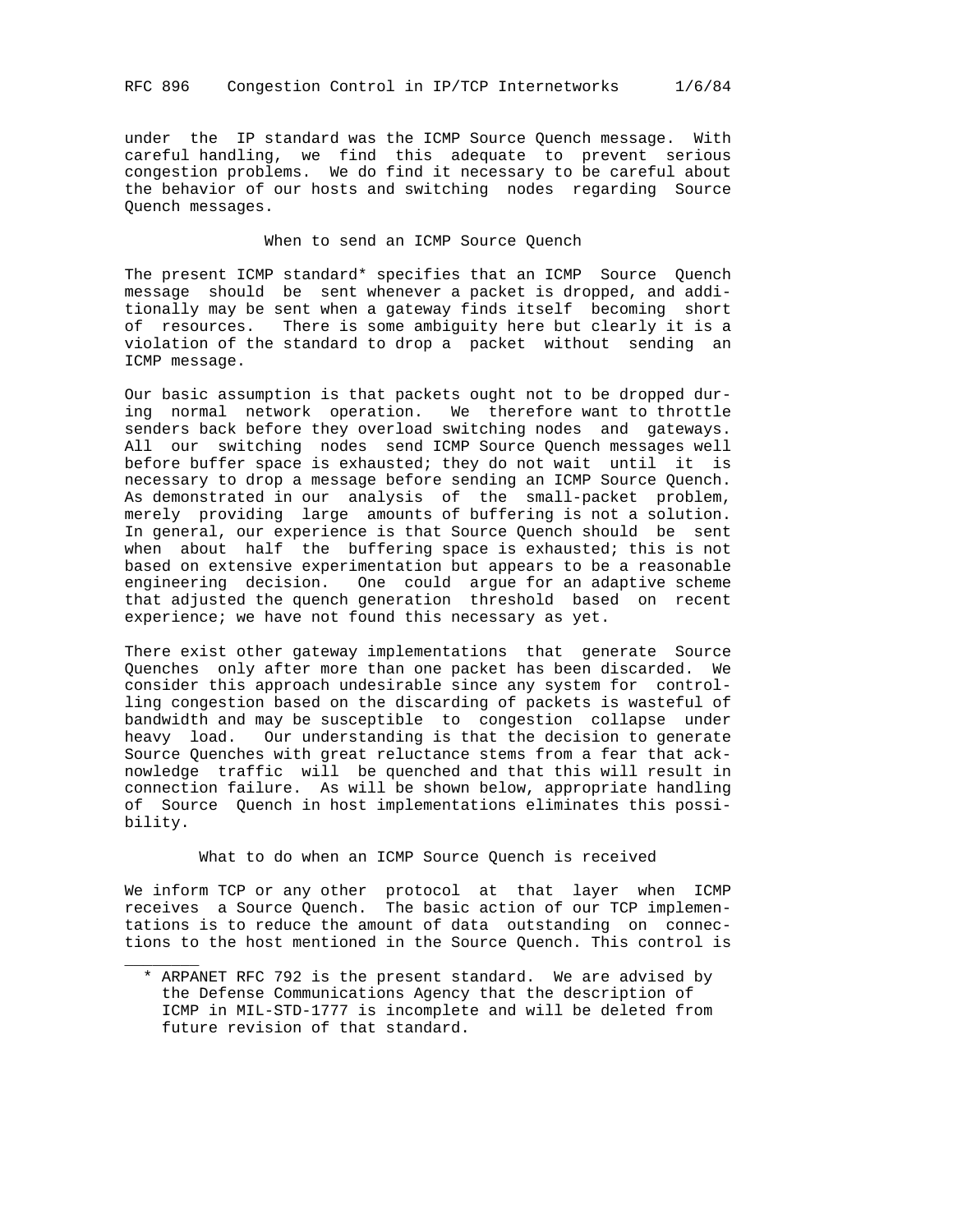applied by causing the sending TCP to behave as if the distant host's window size has been reduced. Our first implementation was simplistic but effective; once a Source Quench has been received our TCP behaves as if the window size is zero whenever the window isn't empty. This behavior continues until some number (at present 10) of ACKs have been received, at that time TCP returns to normal operation.\* David Mills of Linkabit Corporation has since implemented a similar but more elaborate throttle on the count of outstanding packets in his DCN systems. The additional sophistication seems to produce a modest gain in throughput, but we have not made formal tests. Both implementations effectively prevent congestion collapse in switching nodes.

Source Quench thus has the effect of limiting the connection to a limited number (perhaps one) of outstanding messages. Thus, communication can continue but at a reduced rate, that is exactly the effect desired.

This scheme has the important property that Source Quench doesn't inhibit the sending of acknowledges or retransmissions. Implementations of Source Quench entirely within the IP layer are usually unsuccessful because IP lacks enough information to throttle a connection properly. Holding back acknowledges tends to produce retransmissions and thus unnecessary traffic. Holding back retransmissions may cause loss of a connection by a retransmission timeout. Our scheme will keep connections alive under severe overload but at reduced bandwidth per connection.

Other protocols at the same layer as TCP should also be responsive to Source Quench. In each case we would suggest that new traffic should be throttled but acknowledges should be treated normally. The only serious problem comes from the User Datagram Protocol, not normally a major traffic generator. We have not implemented any throttling in these protocols as yet; all are passed Source Quench messages by ICMP but ignore them.

#### Self-defense for gateways

As we have shown, gateways are vulnerable to host mismanagement of congestion. Host misbehavior by excessive traffic generation can prevent not only the host's own traffic from getting through, but can interfere with other unrelated traffic. The problem can be dealt with at the host level but since one malfunctioning host can interfere with others, future gateways should be capable of defending themselves against such behavior by obnoxious or malicious hosts. We offer some basic self-defense techniques.

On one occasion in late 1983, a TCP bug in an ARPANET host caused the host to frantically generate retransmissions of the same datagram as fast as the ARPANET would accept them. The gateway

\_\_\_\_\_\_\_\_

 <sup>\*</sup> This follows the control engineering dictum "Never bother with proportional control unless bang-bang doesn't work".